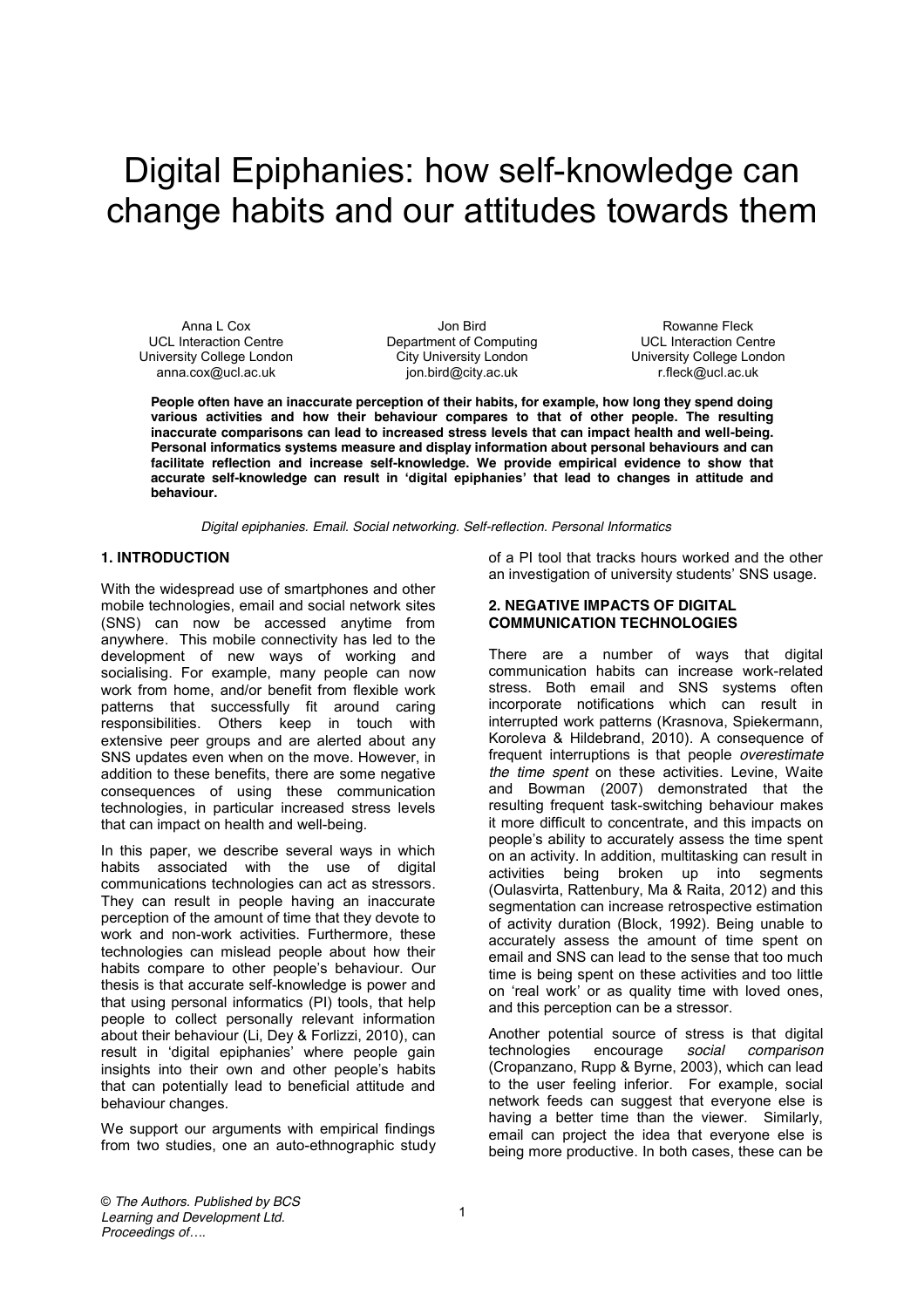the result of an inaccurate comparison due to an inaccurate perception of the social norm.

In the next section we explain how PI tools could be used to reduce this stress by encouraging accurate perception of one's own behaviour, the behaviour of others, and self-reflection.

#### **3. PERSONAL INFORMATICS TOOLS, SELF-REFLECTION AND SELF-KNOWLEDGE**

PI tools *"help people collect personally relevant information for the purpose of self-reflection and gaining self-knowledge"* (Li, Dey & Forlizzi, 2010) by supporting the identification, collection, and representation of data with a view to enabling the user to reflect on their current behaviour. Such data can include measures that are recorded automatically, such as the time spent on a task, in addition to things such as hand written journals, photos or video recordings. Furthermore, such technologies can communicate information about how the behaviour of the user compares to that of the community, e.g. by telling the user how their own measurements compare to the average, and thereby convey the social norm for a particular behaviour, or by describing where in the distribution the user falls. Such tools can therefore provide people with the ability to accurately compare their behaviour to that of others.

The idea of using technology to trigger and support reflection has been gaining momentum in recent years. Fleck and Fizpatrick (2010) outline a number of ways in which technology has and can be used to do this, including: recording experiences and other data; prompting people to explain and justify these recordings and to share and discuss these with other people; and allowing them to see more than they can alone, either by encouraging looking from another perspective or by recording and revealing things that are invisible to normal human perception.

Thinking about and evaluating personal data can result in new insights into personal habits and help identify things that could be done differently in the future. For this reason, self-reflection has been employed and cultivated for many years within some professions, such as teaching and nursing, in order to facilitate people learning from experience and improving their practice. Hixon and Swann (1993) demonstrated in a series of lab experiments the conditions under which self-reflection is effective at generating self-insights: first, the information that is being reflected on should be *salient* and *unambiguous*; second, considering *what* one is and does is more likely to lead to insights than considering *why* that is the case; third, too much self-reflection can be as ineffective as too little self-reflection in some situations.

We argue that accurate self-knowledge can ameliorate at least some of the stress caused by digital habits. However, not all self-reflection leads to accurate self-knowledge or is motivated by selfimprovement. Sedikides and Strube (1997) identify three other ways that people are motivated to engage in self-reflection: first, self-enhancement to elevate their self-esteem by increasing the positivity of their self-conception; second, self-verification to increase their sense of control by maintaining consistency between their self-conception and new information; and third, self-assessment to maintain an accurate self-conception, regardless of whether it is positive or negative. Importantly, none of these motives involve improving perceived deficiencies. Furthermore, the first two motivations do not result in accurate self-knowledge. When focused on selfenhancement, people tend to remember and judge information in a way that presents themselves in the best possible light and sometimes deceive themselves in order to enhance their sense of self. For purposes of self-verification people tend to remember and interpret information in a way that sustains their existing self-beliefs, often avoiding or discrediting disconfirming evidence. Sedikides and Strube (1997) show that people are motivated to seek out accurate knowledge about themselves when they are uncertain about an ability or some aspect of themselves. Furthermore, accurate selfknowledge is typically only used for selfimprovement when a person feels inadequate or deficient in some way.

In the next section we describe how using PI tools can lead to digital epiphanies that can result in attitude change and reduce stress. We then describe how the accurate self-knowledge resulting from digital epiphanies can ameliorate at least some of the stress resulting from digital communication habits.

# **4. DIGITAL EPIPHANIES**

An epiphany is a striking realisation about something. Famous, although perhaps apocryphal, examples being Archimedes' insight into how to measure the density of objects as he was getting into the bath and Newton's realisation that falling objects, whether an apple or the moon, are influenced by the same gravitational force. Our focus is on facilitating 'digital epiphanies', where 'digital' refers to two aspects of the experience. First, these involve people having an insight about one of their digital behaviours, for example, the amount of time they spend on Facebook or how much time they spend on their computer each day. Second, the realization about this personal habit is the result of using a digital PI tool like RescueTime (https://www.rescuetime.com/), which provides an objective measure of how much time is actively spent using different software, or a Fitbit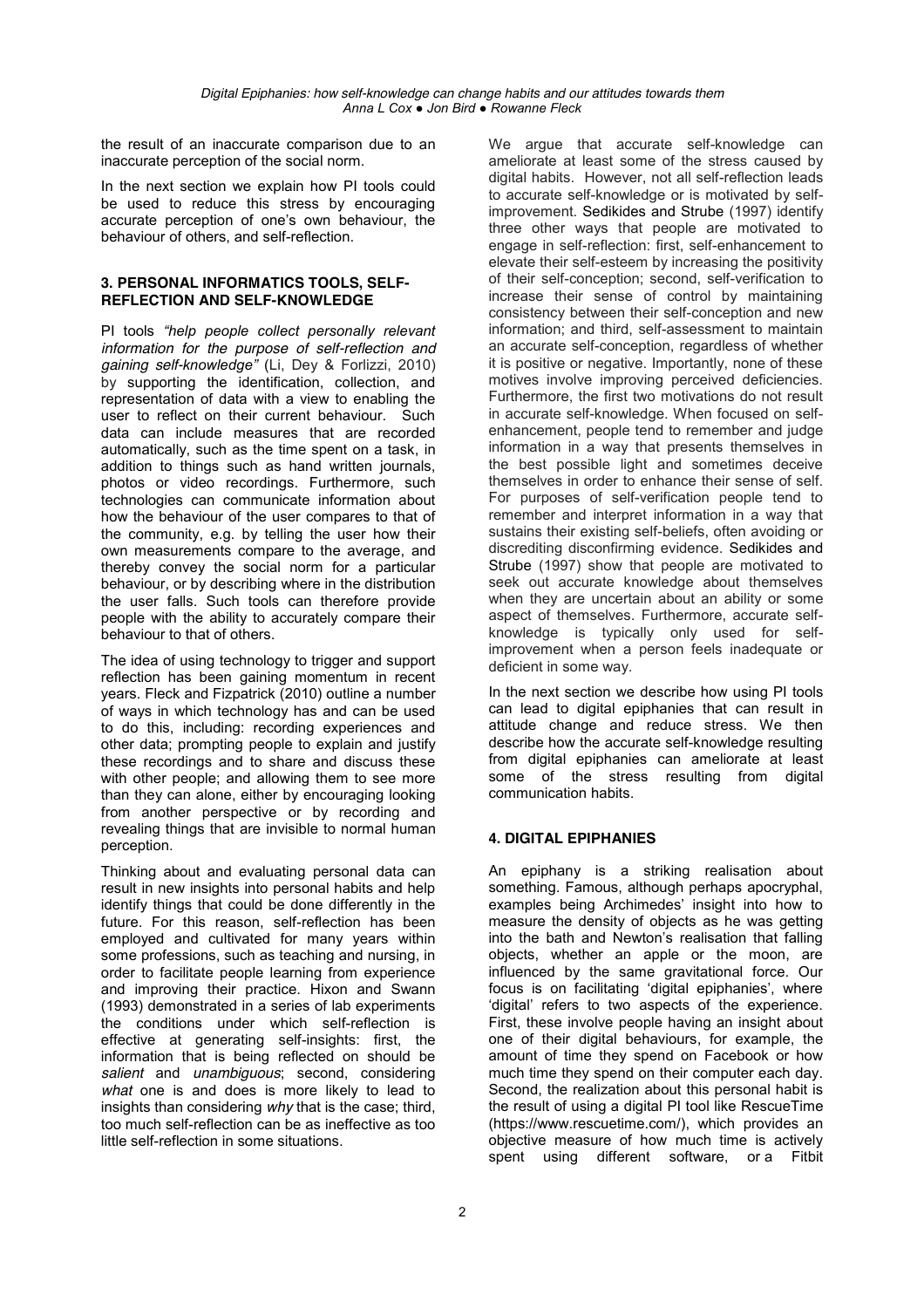(http://www.fitbit.com/uk), a device which tracks physical activity levels.

We have identified two types of digital epiphany that can result from using PI tools: an *acceptance epiphany* and a *change epiphany.* An acceptance epiphany results in an attitude change and involves the following steps. Initially, a person considers one of their behaviours to be undesirable, which can have negative consequences, such as stress, However, using a personal informatics system provides:

- knowledge about the behaviour, leading to:
- a realisation that this behaviour is not undesirable, usually by reference to a social norm, which results in:
- a conscious decision to accept the behaviour and perceive it more positively, which can lead to benefits such as lowered stress levels.

A change epiphany results in a conscious decision to change behaviour. It is where a person initially considers a behaviour to be acceptable but using a personal informatics system provides:

- knowledge about the behaviour, leading to:
- a realisation that this behaviour is not desirable, usually by reference to a social norm, which results in:
- a conscious decision to try to behave differently, which can lead to benefits such as lowered stress levels.

In both types of digital epiphany self-knowledge results in a change in the way a person perceives a personal behaviour: either a previously acceptable behaviour is considered undesirable, which might lead to a person deciding to behave differently, or a previously undesirable behaviour is perceived as acceptable and a person learns to live with it. When designing tools that facilitate digital epiphanies, it is not necessary to know whether the acquired knowledge will lead to change or acceptance: the design goal is to facilitate accurate self-reflection.

We now describe two studies where we used technology to encourage people to reflect on their digital habits so that they could gain more accurate knowledge about the amount of time they spent on either a work or social activity and thereby reduce the stress that they currently experienced.

#### **6. REDUCING STRESS THROUGH SELF-KNOWLEDGE**

## **6.1 An auto-ethnography of work habits**

Examples of both types of digital epiphany come from an auto-ethnographic study carried out by AC using an iPhone App called HoursTracker

(http://hourstrackerapp.com/). Two years ago, AC felt overwhelmed by the size of her task list, and the number of tasks on which she was failing to meet the deadline. She hypothesised that perhaps this was as a result of not putting in enough hours on work activities. Simply reflecting on whether she worked a sufficient number of hours was not good enough to answer this question as she often followed an irregular work pattern rather than a set 9-to-5 day. She therefore decided to use HoursTracker to record all the time she spent on work activities. She learnt that although her time working varied considerably (from 30 hours some weeks to over 40 hours other weeks), the average was around 37 hours per week. This was comparable to her contracted hours and she therefore considered herself to be working hard enough. As a result she experienced an acceptance epiphany and concluded that the reason her task list was getting longer was simply that there was just too much to do! As a result of this attitude change she experienced a reduction in stress.

More recently, prompted by an enquiry into how many hours a week she works now, AC decided again to measure the number of hours she was working. This time she was rather surprised to discover that she regularly works around 50 hours a week. Although the long working hours of academic staff are frequently acknowledged (e.g. http://www.timeshighereducation.co.uk/features/wo rk-and-other-labours-of-love/2004285.article) so is the fact that productivity tends to fall when people work more than 40 hours per week. As a consequence of comparing the number of hours worked to what she perceived to be desirable, AC experienced a change epiphany. Motivated by a wish to ensure that she spends an adequate amount of time on family activities, she is now trying to change her behaviour in order to feel a greater sense of control over the amount of time she spends working.

## **6.2 A study of social habits**

Our second digital epiphany example comes from a study of students and their social networking habits. Students are the primary user group of social networking sites, with 50% using them more than once per day (Sheldon, 2008). Although 95% report that using Facebook has a positive effect on their social lives, 80% also report that it has a negative impact on their academic studies (Pempek, Yermolayeva & Calvert, 2009). The 16 university student participants loaded RescueTime on their laptops and smart phones which provided an unambiguous and objective measurement of their social network usage. We did not explicitly ask participants to use RescueTime or reflect on their usage, but each day participants were telephoned at random times between noon and